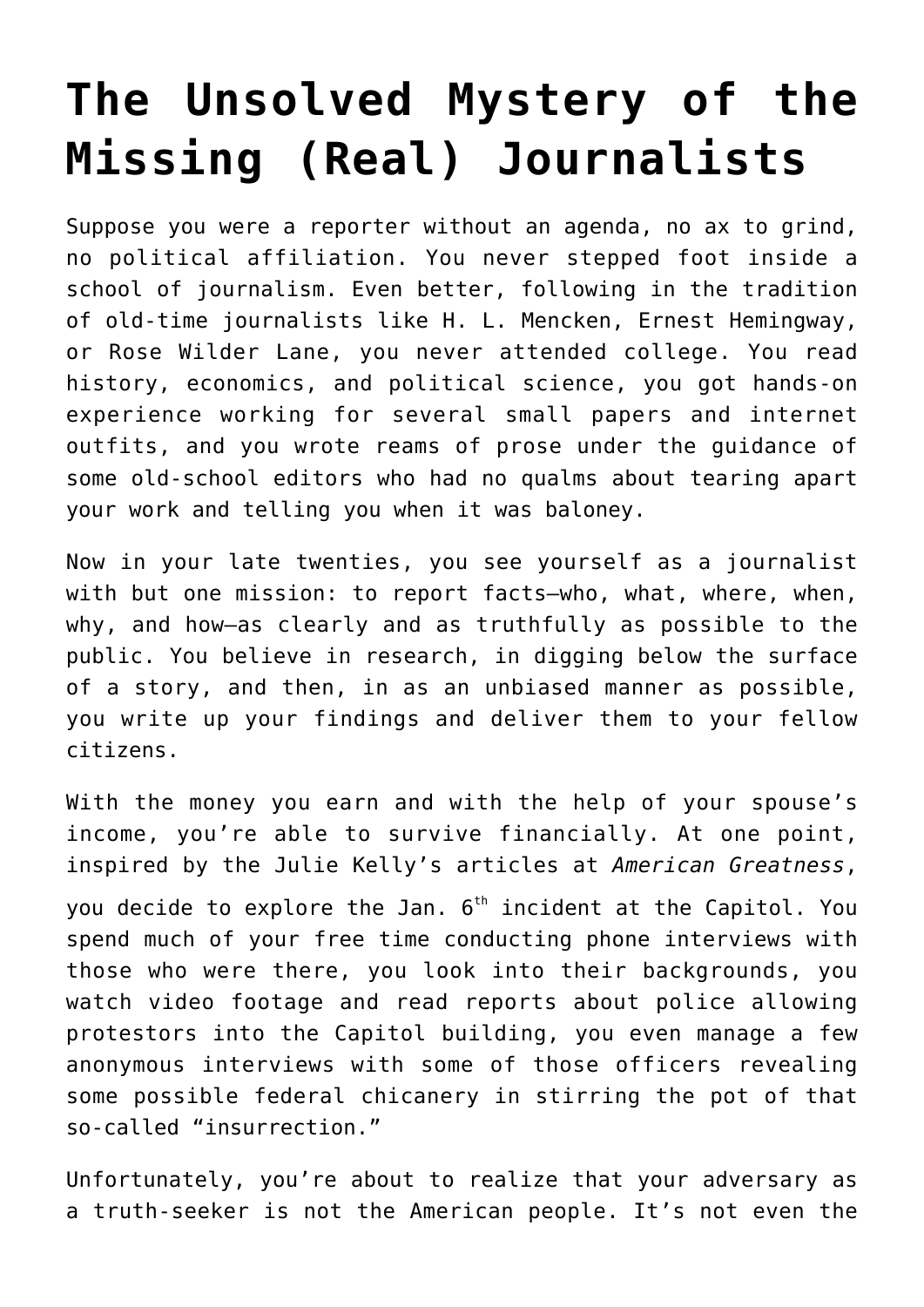swamp in Washington, D.C. It's the mainstream media.

You approach some major newspapers and news outlets with the information you've gleaned, but they're not interested. Eventually, your story ends up on some online site like the *Daily Wire*, where it rouses a small commotion but little more. The story dies there, and you soon realize that the old adage "The truth will out" is as dead in the realm of journalism as the stories on sex trafficker Jeffrey Epstein, Hunter Biden's laptop, or the corrupt ties between some American politicians and officials in China or the Ukraine.

Since its founding, Americans have depended on an independent press to help preserve our liberty. We looked to those "inkstained wretches" as watchdogs guarding our republic against public and private corruption, against lies and twisted truths.

That press often failed in this mission. As far back as the Founding Fathers, we see dissatisfied politicians and other public figures complaining about an abusive press. Often these complaints were justified, but on other occasions they arrived on the heels of some truth a journalist had brought to the attention of readers.

Occasionally, journalists in the past deliberately deceived the American public—or else were themselves deluded. The classic case is that of Stalinist apologist [Walter Duranty,](https://www.npr.org/2022/05/08/1097097620/new-york-times-pulitzer-ukraine-walter-duranty) who won the 1932 Pulitzer Prize for his coverage of the Soviet Union, but who turned a blind eye to communist mass murders and other atrocities, including the policy of farm collectivization in the Ukraine that left millions of people dead from starvation.

Today many Americans distrust the press. Years of the media's manipulations, the censoring or exclusion of certain stories, and the replacement of facts with opinions have erased that confidence, so much so that a 2021 poll found the U.S. news